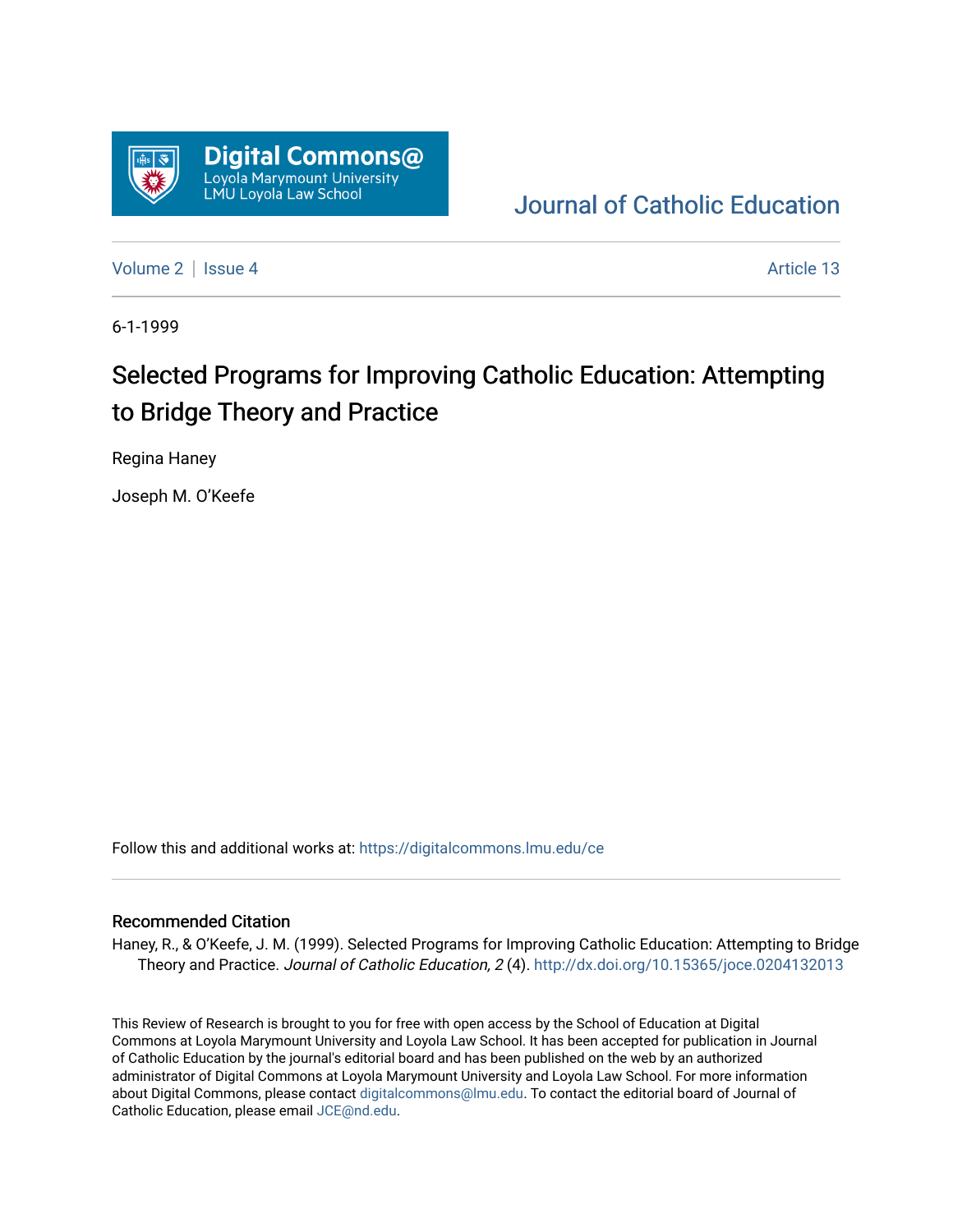## **SELECTED PROGRAMS FOR IMPROVING CATHOLIC EDUCATION: ATTEMPTING TO BRIDGE THEORY AND PRACTICE**

REGINA HANEY

*National Catholic Educational Association*

JOSEPH M. O'KEEFE, S.J. *Boston College*

What constitutes research? To what end is it undertaken? How should it be conducted? We are attempting to answer these questions in an era in which policy makers and practitioners are growing in their skepticism toward the academy and research dollars are becoming increasingly scarce. Many wonder: Do researchers appreciate the wisdom and insight of practitioners? Does research improve the human condition?

Selected Programs for Improving Education (SPICE) is an initiative cosponsored by the National Catholic Educational Association (NCEA) and Boston College. It began with a grant from NCEA's National Center for Research in Catholic Education Board. Using these resources, a number of practitioners and university-based faculty met to discuss ways to implement priorities for Catholic schools as outlined by participants in the Catholic Schools for the 21st Century Congress that took place in 1991. The SPICE developers, along with representatives of superintendents, assistant superintendents, elementary and secondary school educators, college faculty members, and other leaders in Catholic education, created a process to identify programs that are implementing the goals of the Congress, to assess their effectiveness, and to make them available for diffusion. The process unfolds as follows. First, an annual event titled Conversations in Excellence is held at Boston College. During the three-day conference, selected practitioners showcase their effective programs. Then experts in the domain chosen for a given year offer input, in both formal presentations and informal exchanges, that help practitioners assess their efforts and modify them. Diffusion takes place in several ways. NCEA publishes the proceedings, which include program descriptions, chapters written by experts who made presentations at Conversations in Excellence, and chapters germane to the topic contributed by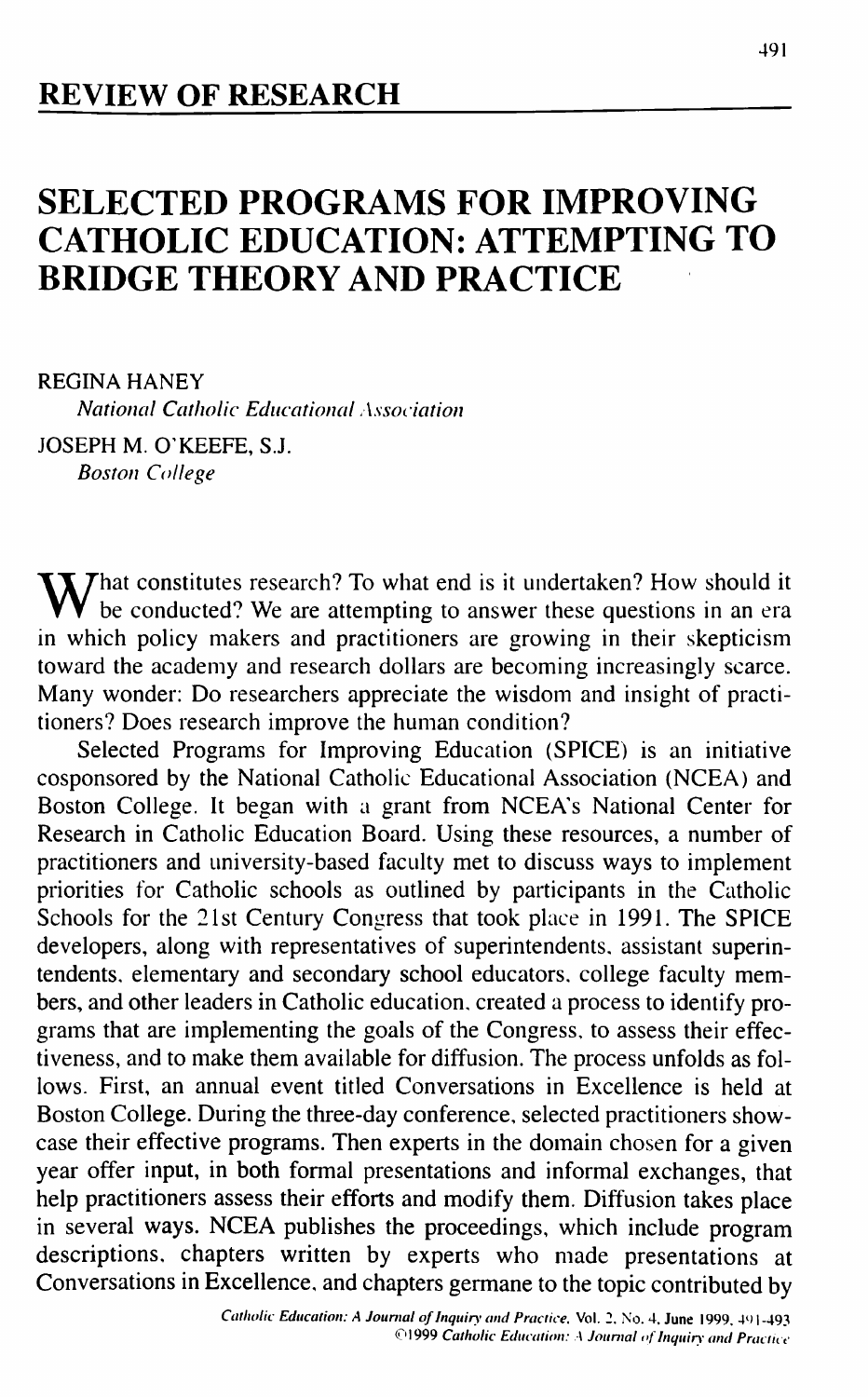Other experts. NCEA also serves as a clearinghouse to facilitate diffusion: A catalogue outlining the programs is distributed to the Catholic educational community; the NCEA Web site serves as a source of information and sharing; and SPICE programs are showcased at NCEA's annual convention.

For the past three years. Conversations in Excellence successfully assembled researchers, college and university faculty, and Catholic school practitioners to converse about that year's specific focus. In July 1996, Catholic elementary and secondary school educators from across the country shared their success stories about "Integrating Mission" into all areas of school life, including extracurricular activities and athletic programs. Dr. Robert Coles, Harvard psychologist and expert on the spirituality of children, added significantly to the conversation.

In July 1997, selected participants, educators, and researchers focused on the topic "Providing for the Diverse Needs of Youth and Their Families." Dr. Mary Walsh, a Boston College faculty member, was among the presenters. Dr. Walsh spoke on the "Critical Collaborations: School, Family and Community."

The July 1998 Conversations in Excellence was expanded to include representation from the business world since the topic was "Creative Financing and Resourcing of Catholic Schools." Financier Peter Lynch shared his expertise and vision with Catholic-school educators.

The 1999 focus is "Forming Innovative Leaming Environments Through the Use of Technology." Educational technology has the potential for fundamentally changing how youth learn and, subsequently, how teachers teach. Technology programs that have brought about educational reform will be showcased.

The United States Catholic bishops' document. *Sharing Catholic Social Teaching: Challenges and Directions,* **influenced the choice of theme for the** July 2000 Conversations. Catholic educators will share efforts to make Catholic social teaching integral and explicit in the school curriculum.

Back to our original question: Is this research? The National Center for Research in Catholic Education Board approved its grant for SPICE because it fell under the aegis of "action research." This systematic collection of information designed to bring about social change has several characteristics. First, the topics of inquiry were chosen collaboratively by superintendents and university faculty, based not only on the needs of practitioners but also on the broad range of educational literature. Second, the assessment process requires systematic inquiry. While the SPICE system is far from perfect, the process currently requires impartial jurors from schools, dioceses, and universities to make a determination of worthiness. The SPICE program also requires that applicants demonstrate that they have attained benchmarks appropriate to the topic (e.g., special education programs that stabilize enrollment, institutional advancement initiatives that increase income). Third, the program requires practitioners to present their program succinctly and pro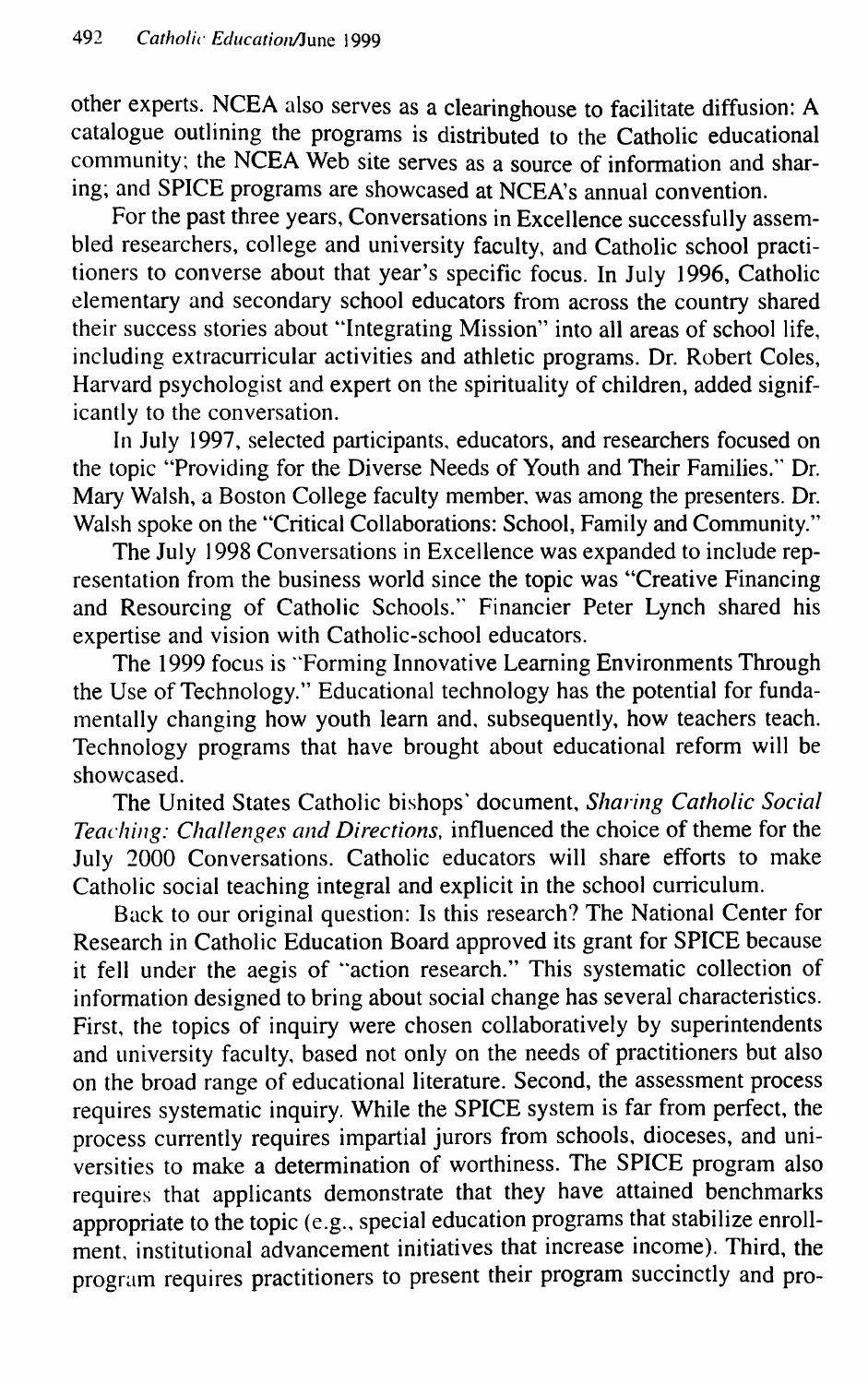fessionally, first in person at the Conversations in Excellence conference and then through publication in the proceedings.

Whether or not one believes that SPICE as it is today is a research activity, it is certainly opening up rich areas for future research. SPICE developers are planning longitudinal studies of SPICE programs. In addition, the developers want better to understand how educational leaders leam about innovations elsewhere, tailor those innovations to the local exigencies, and then implement those changes effectively. Qualitative research projects, relying on observations and interviews, can afford rich insights. The topics chosen for inquiry must be based on practitioners' needs as well as sound research. As the developers decide what they will investigate beyond the five topics thus far (Integrating Mission, Providing for the Diverse Needs of Youth and Their Families, Creative Financing and Resourcing of Catholic Schools, Forming Innovative Leaming Environments Through the Use of Technology, and Integrating the Social Teachings of the Church into Catholic Schools), they will carefully review the broad range of educational literature. They will also ensure that the topics chosen can be assessed fairly and intelligently.

SPICE is a new attempt to bridge the chasm between theory and practice by forming collaborations between the university and the school, between professors and superintendents, and between educational literature and local innovations. It is hoped that those leading other initiatives with similar goals will avail themselves of the opportunity to engage in an ongoing conversation on the pages of this joumal.

*Conversations in Excellence: Integrating Mission: Conversations in Excellence: Providing for the Diverse Needs of Youth and Their Eamilies;* and *Conversations in Excellence: Creative Einancing and Resourcing of Catholic Schools,* the proceedings from 1996, 1997, and 1998 Conversations in Excellence, are available from NCEA. Call the publications office at 202/337-6232 or access the Website at www.ncea.org.

Regina M. Haney National Catholic Educational Association Suite 100 1077 30th St., NW Washington, DC 20007 Email: haney@ncea.org

Joseph M. O'Keefe, S.J. Campion Hall, Room 227 Boston College Chestnut Hill, MA 02167-3813 Email: okeefejo@hermes.bc.edu